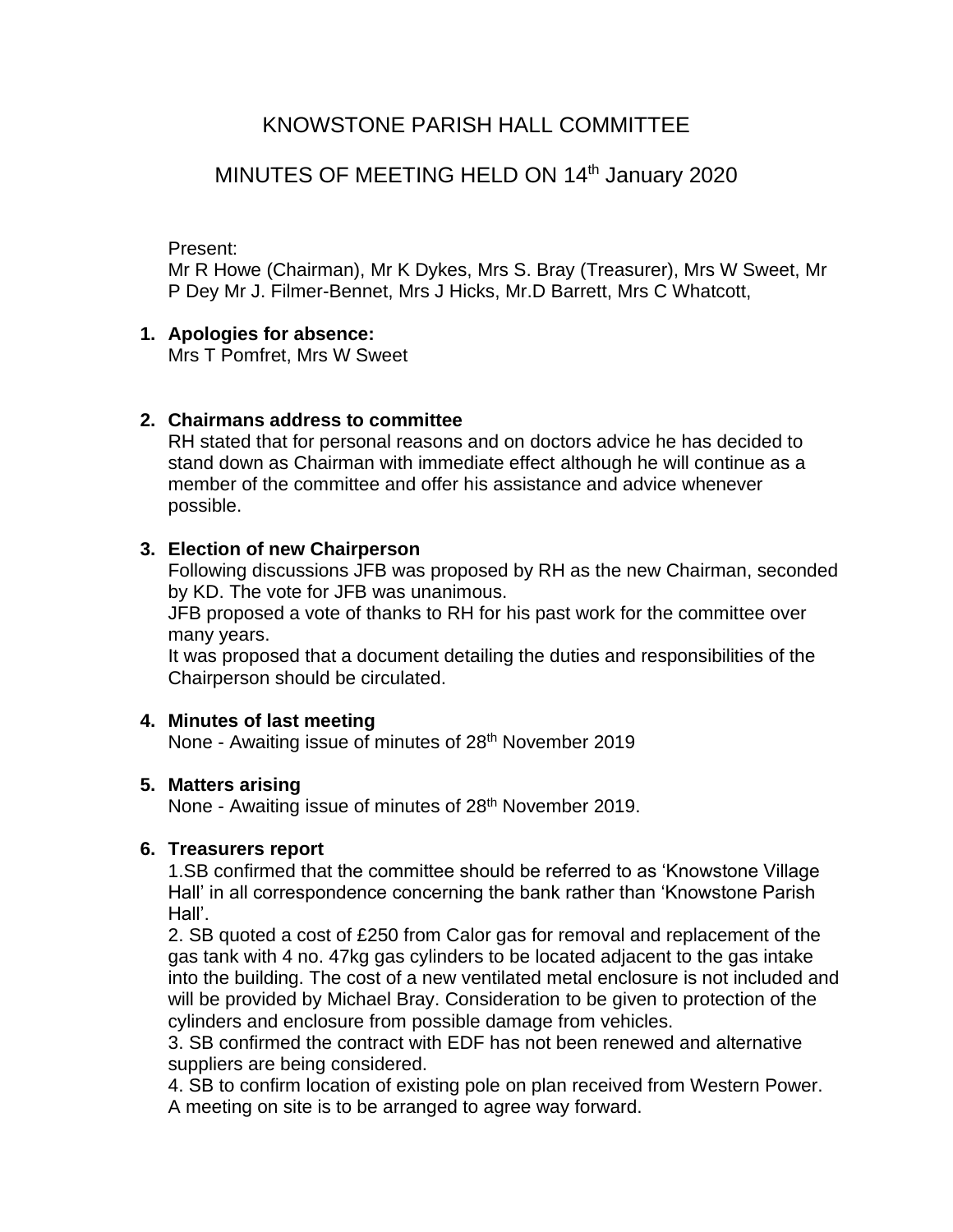### **7. Hall matters**

a) Kitchen subcommittee.

JFB described latest proposals including a possible refurbishment of the ladies toilet. Sketches showing the proposals are attached to these minutes. J.Locks rough estimate of costs for the work are £4500 for removal of spoil, and £81443 ex VAT for the extension and kitchen/toilet works. Installation of kitchen fittings are not included.

SB outlined the potential costs of running and maintaining the enlarged hall but it was agreed that this plan was worth pursuing to the next stage and that possible grants should be investigated. It was agreed that the full potential costs of £100,000.00 must be covered by grants.

b) Website to be updated and copies of minutes to be uploaded by Wendy Vigus.

KD to reissue monthly calendar with meeting dates added which will be  $2<sup>nd</sup>$ Tuesday of each month.

- c) PD to change key box code and inform all members of the committee of new code.
- d) JFB volunteered to fit new curtain rail with ladder provided by KD.
- e) Kitchen cupboard contents to be listed on inside of cupboard doors. CW, JH and JP to liase and agree date for work.

## **8. Parish hall proposed hire agreement**

Modifications to the text of the draft document were discussed. JFB to reissue for final committee approval. A copy will be added to the website and all hirers will be required to sign.

The cost of hall cleaning should be offered as an option to hirers.

## **9. Film night update**

PD passed £14.10 to SB being profit from previous film night. Next film will be Downton Abbey on 6<sup>th</sup> Feb to be followed by The Good Liar on date yet to be confirmed with the Masons.

### **10.Upcoming and future events**

Horse race night to be organised by Wendy Vigus for 26<sup>th</sup> September. Coffee morning  $12<sup>th</sup>$  February from  $11.00 - 12.30$ . Dance on 2<sup>nd</sup> May to be run by JFB and CW Dance on 24<sup>th</sup> October to be run by JH and SB. Private children's beetle drive booked for 17<sup>th</sup> February at 5.00pm Adult beetle drive with food provided proposed for 22<sup>nd</sup> February. (Baked potatoes or casserole was suggested) Lesson for 'silver surfers' proposed for October 1st. Quiz night proposed for October 17<sup>th</sup> with bring your own.